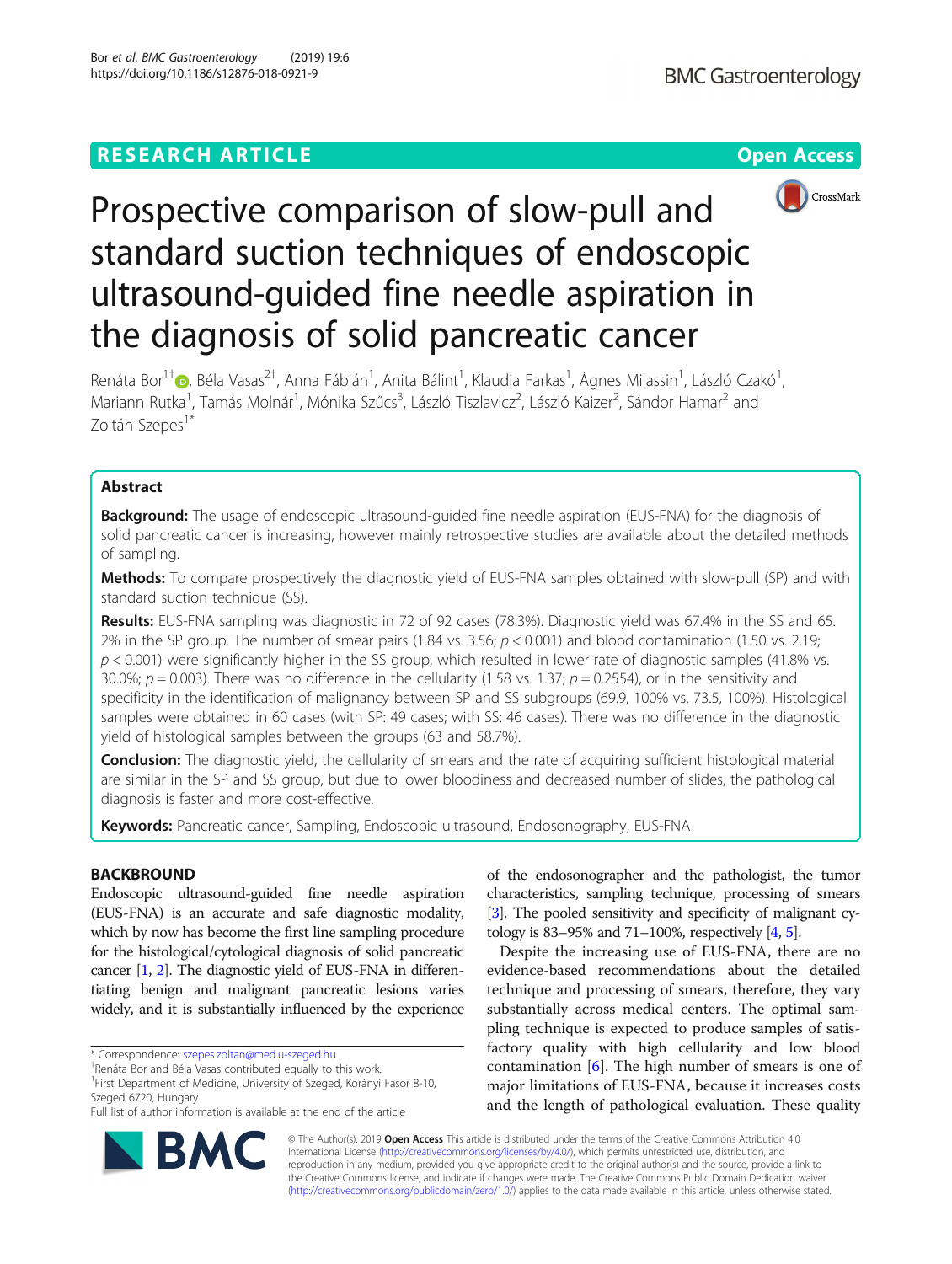features are influenced by the vascularity and stiffness of the tumor, as well as by the needle and suction characteristics. The suction force for sampling can be generated by multiple different ways. The slow pull out of stylet during the sampling generates a small suction/capillary force (stylet slow-pull technique; SP). In contrast, greater suction/vacuum is created attaching a 5 or 10 mL syringe to the hub of the needle after quick removal of the stylet (standard suction; SS). In addition, many subtypes of the two techniques are known based on the duration (constant, intermittent) and/or the strength of suction force, and how it has been created (with vacuum syringe or manually). The technical guideline of European Society of Gastrointestinal Endoscopy (ESGE) recommends continuous suction for EUS-FNA of pancreatic solid masses and cystic lesions [[7,](#page-7-0) [8\]](#page-7-0). Recently published comparison studies are questioning this, although their results are contradictory. Some studies suggest that the quality of smears obtained by SP is better compared with SS, but others disprove this  $[9-11]$  $[9-11]$  $[9-11]$  $[9-11]$  $[9-11]$ .

Therefore, the aim of our prospective study was to compare the diagnostic yield of EUS-FNA samples obtained by SS and SP in patients with suspected malignant pancreatic lesions based on the number of diagnostic smear pairs, bloodiness and cellularity.

## Methods

This prospective comparison study was carried out between January 2014 and June 2016 in a tertiary level referral medical center with collaboration between the pathology and gastroenterology department. 92 patients were enrolled who underwent EUS-FNA sampling due to suspected pancreatic cancer. The inclusion criteria were the following: 1) previously identified solid pancreatic lesions by cross-section imaging modalities which were suspicious for malignancy; 2) unresectable disease due to local invasion, dissemination to distant organs, severe comorbidity or poor general condition of the patient, or cases when the patient did not consent to surgery; 3) the cytological or histological verification of pancreatic cancer was necessary for the selection of adequate further therapy.

The study was approved by the Regional and Institutional Human Medical Biological Research Ethics Committee of the University of Szeged (ethics approval number: 3679 SZTE). The study is carried out under the declaration of Helsinki.

## EUS-FNA sampling, preparation of specimens

EUS-FNA examinations were performed by the same two investigators under intravenous premedication with 5–15 mg midazolam, 20 mg butylscopolamine and 10–20 mg nalbuphine. Linear echoendoscope (Olympus GF-UCT 140; Olympus GF-UCT 160; Olympus Optical, Tokyo, Japan) and 22G FNA needles (Echotip Ultra; Cook Ireland Ltd., Limerick, Ireland; EZ Shot 2, Olympus Optical, Tokyo, Japan) were applied for the sampling. After the determination of the optimal puncture site, the needle was inserted under continuous real-time ultrasound guidance to the target lesion and approximately 10 to 15 back-and-forth movements were done in a fanning manner. 2–2 punctures using SP and SS technique were proposed to be carried out with the same needle from the same lesion, but reduction or increase of the punctures' number was allowed if the examiner considered it necessary based on the quality of the obtained specimen. In case of SP, suction force is generated by the slow pull out of stylet during the back-and-forth movements of needle. In case of SS technique, 5 ml syringe was attached to the hub of the needle after quick removal of the stylet to create greater suction force compared to SP. The puncture was considered technically successful if it yielded any grossly or microscopically identifiable cells or tissue fragments regardless of their diagnostic value. It means that the suction force was strong enough for mobilizing cellular material from the target organ. The aspirated specimen was expressed onto glass slides by reinserting the stylet into the needle. The prepared smears were fixed in 96% methanol at least for 10 min. The grossly visible, whitish, yellowish or reddish pieces of tissue were placed in 10% buffered formalin. After the repeated removal of the stylet, the residual aspirated material was flushed out from the needle with saline and 5 ml air to a native sampling tube. This procedure flushed out the residual specimen from the needle. Rapid on-site evaluation (ROSE) was unavailable.

After EUS-FNA sampling, patients were closely observed for 24 h, and blood samples were taken for detection of procedure related complications (elevated amylase level, acute pancreatitis, infection, bleeding, etc.).

## Pathological assessment

All cytological smears were stained by hematoxylineosin (HE); immunocytochemistry was performed only in selected cases on smears with high cellularity. The fluid in the native sampling tube obtained by flushing the EUS-FNA needle with saline was centrifuged, and smears or paraffin-embedded cell block samples were prepared. The quality of smears was assessed based on the semiquantitative scale of bloodiness and cellularity (Table [1](#page-2-0)), furthermore the number of diagnostic slide pairs was determined. The formalin-fixed and paraffin-embedded (FFPE) tissues were processed using the standard protocol for endoscopic biopsies: standard staining with HE supplemented by mucin stain (periodic acid-Schiff reaction after Alcian blue staining, pH 2.5, PAB) and immunohistochemical testing (CK7, CK20,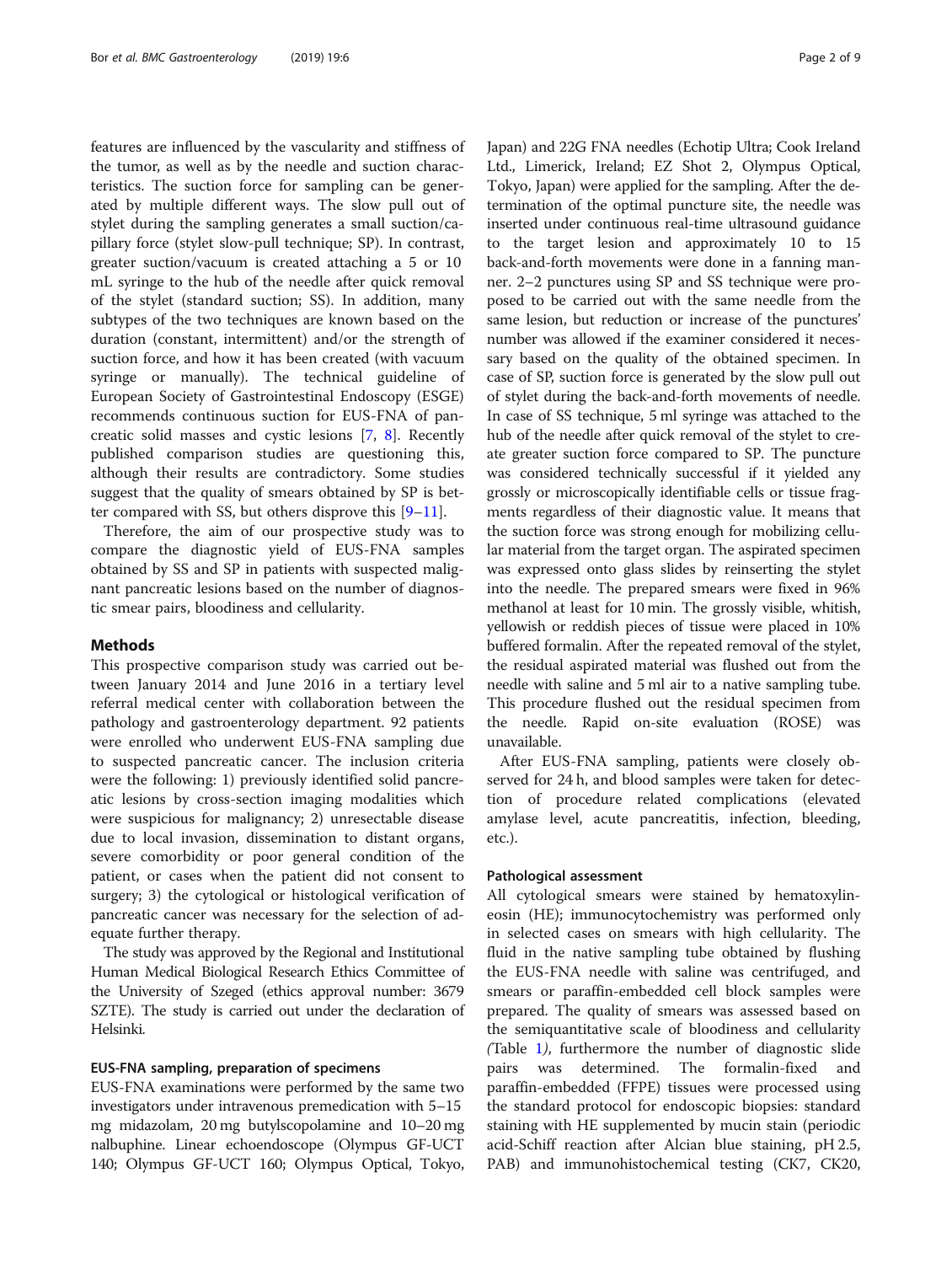## <span id="page-2-0"></span>Table 1 Bloodiness of smears

| Cellularity of smears |                                                                              |  |  |  |
|-----------------------|------------------------------------------------------------------------------|--|--|--|
| 0 - Acellular         | No or only a few tumor cells                                                 |  |  |  |
| $1 - Low$             | $\langle$ 2 clusters of malignant cells with a minimum 10<br>tumor cells     |  |  |  |
| 2 - Medium            | 2-4 clusters of malignant cells with a minimum 10 tumor<br>cells             |  |  |  |
| $3 - High$            | >4 clusters of malignant cells with a minimum 10 tumor<br>cells              |  |  |  |
| Bloodness of smears   |                                                                              |  |  |  |
| 0 - Absence           | No or minimal blood contamination                                            |  |  |  |
| $1 -$ Mild            | A few blood cells which do not interfere with<br>pathological evaluation     |  |  |  |
| 2 - Moderate          | Partially covered by blood cells, but pathological<br>evaluation is possible |  |  |  |
| $3 -$ Severe          | Covered by blood cells which interfere with pathological<br>evaluation       |  |  |  |

MUC5AC, CDX-2, chromogranin A, synaptophysin, etc.). The efficiency and diagnostic value of EUS-FNA sampling was determined based on the classification of Papanicolaou Society [\[12\]](#page-7-0). (Table 2) The sampling was considered diagnostic if it clearly confirmed the presence of non-neoplastic (Papanicolaou II. category) or neoplastic pancreatic lesion (Papanicolaou IV., and VI. categories), or when the cytopathologist had a high degree of

Table 2 Classification of Papanicolaou Society for assessment of cytological sampling of the pancreatobiliary system. (NET - neuroendocrine tumor; IPMN - intraductal papillary mucinous neoplasm; MCN - mucinous cystic neoplasm)

Papanicolaou society of cytopathology system for reporting pancreaticobiliary cytology

I. Non-diagnostic

| <b>1. IVOIT URGITOJLIC</b>        |                                                                                                                                                                                                                        |
|-----------------------------------|------------------------------------------------------------------------------------------------------------------------------------------------------------------------------------------------------------------------|
| II. Negative (for<br>malignancy)  | Benign pancreatic tissue<br>Acute, chronic or autoimmune pancreatitis<br>Pseudocyst, lymphoepithelial cyst<br>Splenule/accessory spleen                                                                                |
| III. Atypical                     |                                                                                                                                                                                                                        |
| IV. Neoplastic - Benign           | Serous cystadenoma<br>Neuroendocrine microadenoma<br>Lymphangioma                                                                                                                                                      |
| IV. Neoplastic - Other            | Well-differentiated NFT<br>IPMN, all grades of dysplasia<br>MCN, all grades of dysplasia<br>Solid-pseudopapillary neoplasm                                                                                             |
| V. Suspicious (for<br>malignancy) |                                                                                                                                                                                                                        |
| VI. Positive or Malignant         | Ductal adenocarcinoma of the pancreas and<br>its variants<br>Cholangiocarcinoma<br>Acinar cell carcinoma<br>Poorly differentiated (small and large cell) NET<br>Pancreatoblastoma<br>Lymphoma<br>Metastatic malignancy |

certainty of the presence of carcinoma in clinically unequivocally malignant-appearing tumors (Papanicolaou V. category).

## Data collection and statistics

The medical documentation of patients was collected using MedSolution medical recorder. Statistical analysis was performed using SPSS software version 22 (SPSS Inc., Chicago, Illinois, USA) and SigmaPlot 12.5 (Systat Software Inc., San Jose, California, USA). Values of  $p < 0.05$ were considered significant. The differences in the bloodiness, cellularity, number of smear pairs per puncture and diagnostic smear pairs between the SS and SP group were compared using paired sample t-tests and Mann-Whitney Rank Sum Test. We used logistic regression analysis, Fisher's exact test and Chi Squared test to identify the factors that can modify the effectiveness of sampling. Descriptive statistics were expressed as mean and median with ranges.

## Results

## Characteristics of patients and sampling

92 EUS-FNA sampling of 89 patients were involved between January 2014 and June 2016. Sampling had to be repeated in three patients due to non-diagnostic smears. There was no significant proportional variance with regard to the patients' gender: male-female ratio was 38:51. Mean age at time of sampling was 66.1 years (range 27–95; median 69). Lesions were located most frequently in the pancreatic head  $(N = 71; 79.8\%)$ . The mean diameter was 31.8 mm (range 7–62; median 30), and in 44 cases (47.2%) cancer antigen 19–9 (CA19–9) was elevated. The characteristics of patients and EUS-FNA examinations are summarized in Table [3](#page-3-0).

There was no significant difference between the use of Cook Medical and Olympus EZ Shot 2 needles (47 vs. 55 cases). The mean number of passes for each lesion was 4 (3–7; median 4).

## Comparison of diagnostic yield of EUS-FNA sampling using SS and SP

EUS-FNA sampling was diagnostic in 72 cases (78.3%): the presence of neoplasm was confirmed in 69 cases (Papanicolaou IV, V, VI) and chronic pancreatitis in 3 cases (Papanicolaou II). (Fig. [1](#page-3-0)) There was no significant difference between the diagnostic yield of SP and SS (65.2% vs. 67.4%), although the technical success rate was higher in the SS group (92.4% vs. 100%), but it was not statistically relevant. (Table [4](#page-4-0)) Cytological examination of the fluid obtained by flushing the needle with saline confirmed the diagnosis in 31 cases (33.7%), and in one patient the diagnosis was based only on this cytological sample. Figure [2](#page-4-0) shows the distribution of diagnostic slides between the three techniques (flushing the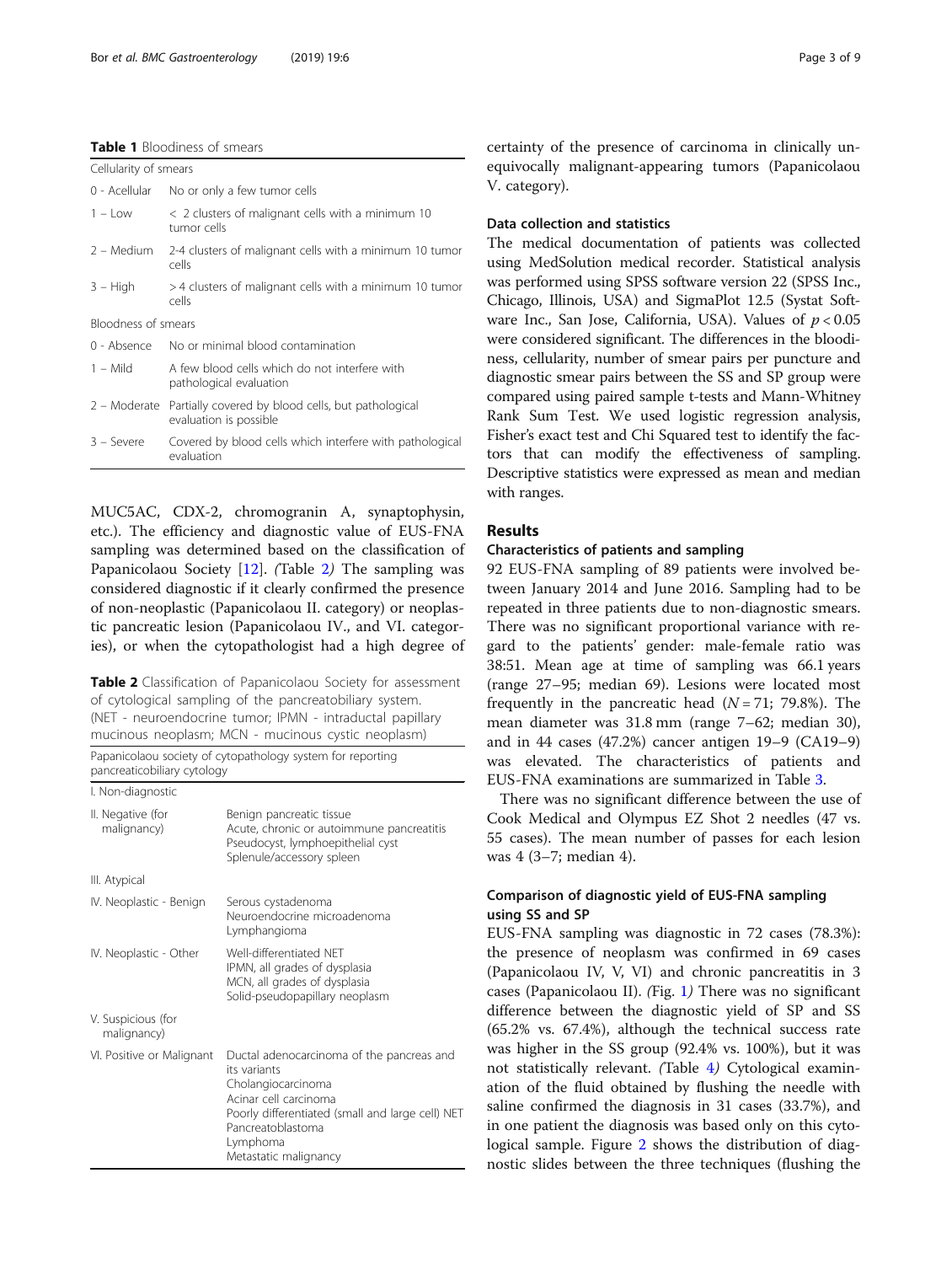| Patients ( $N = 89$ )                          |                                                   | Sampling $(N = 92)$                                      |                                                      |
|------------------------------------------------|---------------------------------------------------|----------------------------------------------------------|------------------------------------------------------|
| Male/female                                    | 38/51                                             | Examiners: Z.Sz/L.Cz                                     | 70/22                                                |
| Age (year)                                     | 66.1<br>(27-95; median: 69)                       | Punctures per examination                                | 4 (3-7; median: 4)                                   |
| Tumor location                                 |                                                   | 3 2 punctures                                            | 23 (25%)                                             |
| Head<br>Body<br>Tail<br>Diffuse                | 71 (79.8%)<br>$7(7.9\%)$<br>$8(8.9\%)$<br>3(3.4%) | 4 punctures<br>5 punctures<br>6 punctures<br>7 punctures | 47 (51.1%)<br>17 (18.5%)<br>$6(4.3\%)$<br>$1(1.1\%)$ |
| Tumor size (mm)                                | 31.8<br>(7-62; median: 30)                        | <b>LMWH</b><br>PAI                                       | 10 (10.9%)<br>14 (15.2%)                             |
| CA 19-9                                        |                                                   |                                                          |                                                      |
| Elevated<br>Normal<br>No data<br>CqA elevation | 44 (47.2%)<br>27 (29.3%)<br>18 (19.5%)<br>5(5.6%) | Needle type<br>Echotip<br>EZ Shot 2                      | 37 (40.2%)<br>55 (59.8%)                             |

<span id="page-3-0"></span>Table 3 Baseline characteristics of patients and sampling (CA19–9 – carcinoma antigen 19–9; CgA – chromogranin A; LMWH – low molecular weight heparin; PAI – platelet aggregation inhibitors)

needle, SS and SP). Histological samples were taken in 60 cases with similar efficiency in the SS and SP group (50.0% vs. 53.3%). There was no detectable difference between the two groups in the diagnostic yield of histological samples (58.7% vs. 63.2%). The diagnostic yield of EUS-FNA examination was not influenced by the endosonographer, the needle type, tumor size and location.

The average number of smear pairs for one pass was significantly higher in the SS group (3.56; range 1–9.5; median 3.5) compared with the SP one (1.84; range 0– 7.5; median 1.5), but it was associated with considerably increased bloodiness (1.50 vs. 2.19;  $p < 0.001$ ). Cellularity did not differ statistically between the groups (1.58 vs. 1.37;  $p = 0.2554$ ). In contrast, the proportion of diagnostic smears obtained with SP was higher (41.8% vs. 30.0%;  $p = 0.003$ . (Fig. [3-4](#page-5-0)).

## Complications

Early complication occurred in three cases (3.2%). A 66-year old man developed mild, postprocedural acute pancreatitis, which recovered during 4-days long total parenteral nutrition. Two patients had threefold elevation in serum amylase level without clinical symptoms. Severe and late complications were not found.

## Follow-up of patients

In 69 of 72 diagnostic EUS-FNA samplings pathological examination demonstrated neoplastic pancreatic lesions. Ductal adenocarcinoma was the most frequent neoplasm with 64.1% incidence rate. Five low grade and one high grade neuroendocrine tumors (NET) were identified (6.5%). The latter was proved to be ductal adenocarcinoma by autopsy. On one occasion signet ring cell carcinoma was found. Repeated histological sampling (5 autopsies, 8

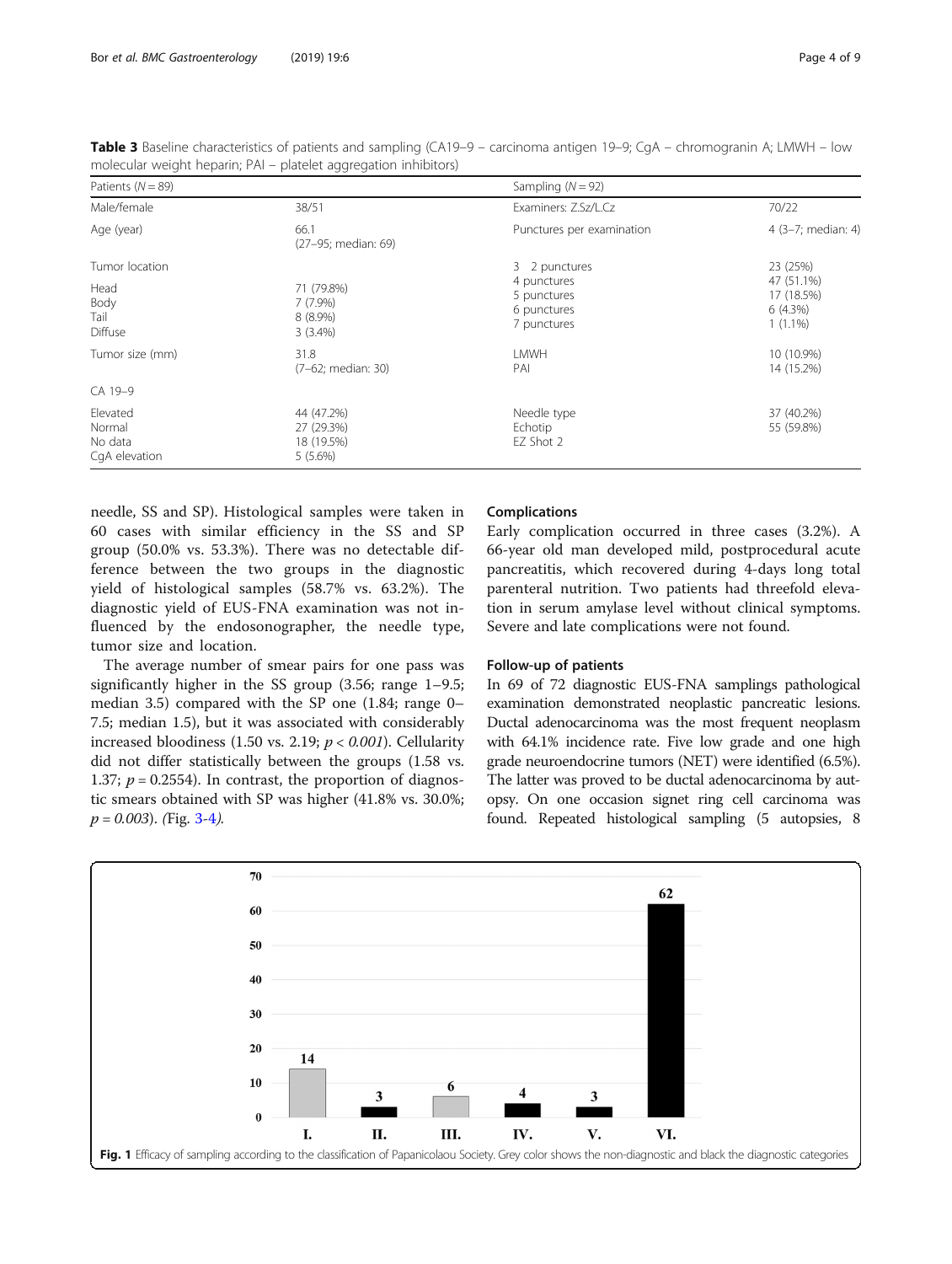<span id="page-4-0"></span>Table 4 Comparison of standard suction and stylet capillary technique

|                                            | Capillary Technique | <b>Standard Suction</b> |
|--------------------------------------------|---------------------|-------------------------|
| Technical success rate                     | 85 (92.4%)          | 92 (100%)               |
| Diagnostic yield                           | 60 (65.2%)          | 62 (67.4%)              |
| Histological sample obtained               | 49 (53.3%)          | 46 (50.0%)              |
| Diagnostic yield of histological<br>sample | 31 (63.2%)          | 27 (58.7%)              |

surgical samples, 2 transabdominal core biopsies) confirmed the results of EUS-FNA in 14 cases, and in the rest 55 cases the clinical course affirmed the diagnosis. In a case of chronic pancreatitis based on the FNA results, Whipple procedure was performed due to biliary obstruction. Pathological evaluation of the surgical specimen revealed pancreatic intraepithelial neoplasia 1B (PanIN-1B) besides chronic pancreatitis.

In 5 out of 14 non-diagnostic EUS-FNAs (Papanicolaou I) benign disease was detected by further examinations (1 autoimmune and 3 chronic pancreatitis; 1 infection). In the rest 9 cases ductal adenocarcinoma  $(N = 5)$ , biliary duct carcinoma  $(N = 1)$ , intraductal papillary mucinous neoplasm (IPMN;  $N = 1$ ) and metastatic renal cell carcinoma  $(N = 2)$  were identified. In the background of atypia benign disorder was found only in one case (autoimmune pancreatitis).

Based on the results of follow-up the sensitivity, specificity, negative predictive value (NPV), positive predictive value (PPV) and accuracy of EUS-FNA sampling in the identification of pancreatic neoplasm were 83.1, 100, 39.1, 100 and 84.8%, and no detectable difference was found between the SP and SS groups (69.9, 100, 26.5,



100 and 84.8% vs. 73.5, 100, 29, 100 and 76.1%). (Table [5](#page-6-0)).

## **Discussion**

Only few studies with contradictory results have been published which assessed the diagnostic yield and the quality of smears obtained by EUS-FNA of solid pancreatic masses using SS and/or SP. The important advantage of our prospective study is the use of standardized conditions. The sampling efficacy of the two techniques was assessed in the same lesions; therefore, there was no difference in the tumor characteristics (size, location, vascularity, stiffness) and in the diagnostic process (premedication, endoscope, needle type and diameter, endosonographer, assistant, pathologist, etc.).

The diagnostic accuracy of EUS-FNA sampling was 78.3%. No difference was found between the two techniques (SS: 67.4% vs. SP: 65.2%); but higher diagnostic accuracy could be achieved with the combination of the techniques than with one technique alone. These results correlate with previous studies. The retrospective observational study carried out Touchefeu et al. followed 100 consecutive patients with suspected malignant pancreatic masses, and concluded that EUS-FNA provides accurate diagnosis in about 80% of cases, and its results directly influenced the management strategy in 62% of cases [[13](#page-7-0)]. The meta-analysis of Hewitt et al. assessed the data of 4984 EUS-FNA examination from 33 papers, and found that the pooled sensitivity and specificity of malignant cytology is 85% (95% CI, 84–86) and 98% (95% CI, 97–99), respectively [[4](#page-7-0)]. Previous trials also suggest that the efficacy of EUS-FNA sampling could be influenced by the sampling process and the type of suction. The results of two prospective studies showed that capillary technique with 22G needle improves the histological quality of samples, which is manifested in a higher proportion of tissue microfragments, but does not result in elevated diagnostic accuracy compared with suction technique [[9,](#page-7-0) [14\]](#page-7-0). In contrast, Puri et al. found significantly higher sensitivity and negative predictive value when suction technique with 22G needle was applied (85.7% vs. 66.7%), but it was also associated with increased number of slides  $(17.8 \pm 7.1 \text{ vs. } 10.2 \pm 5.5; p =$  $(0.001)$  and higher blood-contamination [[10\]](#page-7-0). The study performed by Lee et al. also confirmed these results. They assessed the results of 324 punctures from 81 patients and found significantly higher diagnostic yield  $(85.2\% \text{ vs. } 75.9\%; p = 0.004)$ , sensitivity  $(82.4\% \text{ vs. } 72.1\%;$  $p = 0.005$ , cellularity  $(p < 0.001)$  and blood-contamination  $(p < 0.001)$  in the suction group, with no difference in terms of specificity (96.8% vs. 100%). The substantial disadvantage of this study was the lack of distinction between the 22G and 25G needles [[15\]](#page-7-0). *Nakai* et al. detected a difference between capillary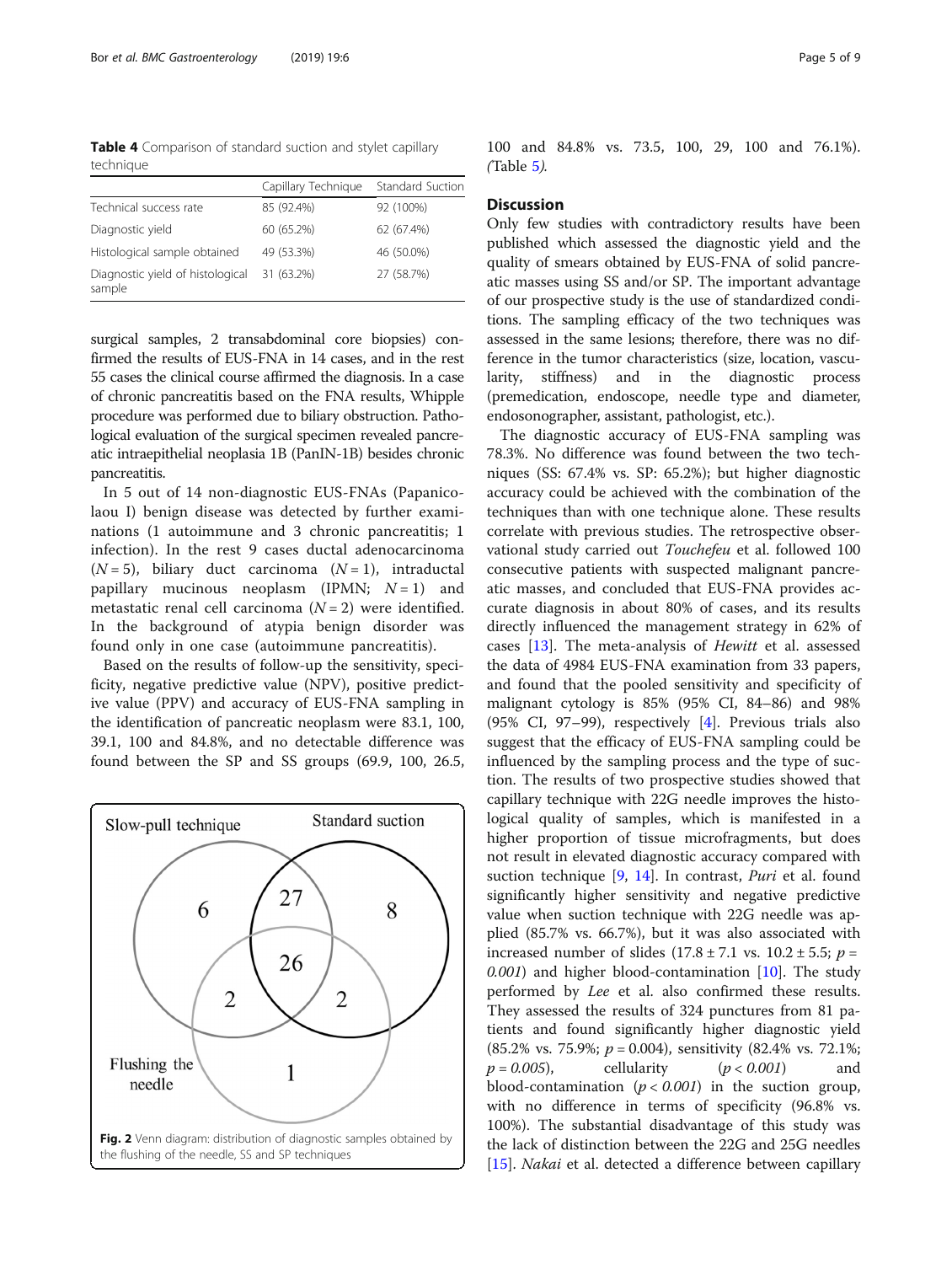<span id="page-5-0"></span>

and suction technique only when 25G needle was applied (90% vs. 67%) [[16\]](#page-7-0). Dabizzi et al. also found significantly superior adequacy rate with capillary technique compared with suction (aspiration) technique using a 25G needle (80% vs. 97%;  $p = 0.04$ ), but they provided similar results in cellularity and blood amount [[17\]](#page-7-0). Irrespective of the sampling technique, previous publications suggested that the 25G needle would be more effective than the 22G one [[18](#page-7-0)–[20\]](#page-7-0). A meta-analysis assessing data of 1292 patients found higher sensitivity in cases when 25G needle was used compared with the 22G needle (93% vs. 85%), but the specificity was similar (97% vs. 100%) [\[5](#page-7-0)]. In our study we used only 22G needles, and we detected significantly higher blood contamination and lower cellularity in the SS group, but the technical success rate and the diagnostic accuracy did not show statistically relevant difference.

Immunohistochemistry is often essential for the accurate diagnosis of nonmalignant lesions and for precise subtyping of uncommon pancreatic neoplasms, such as

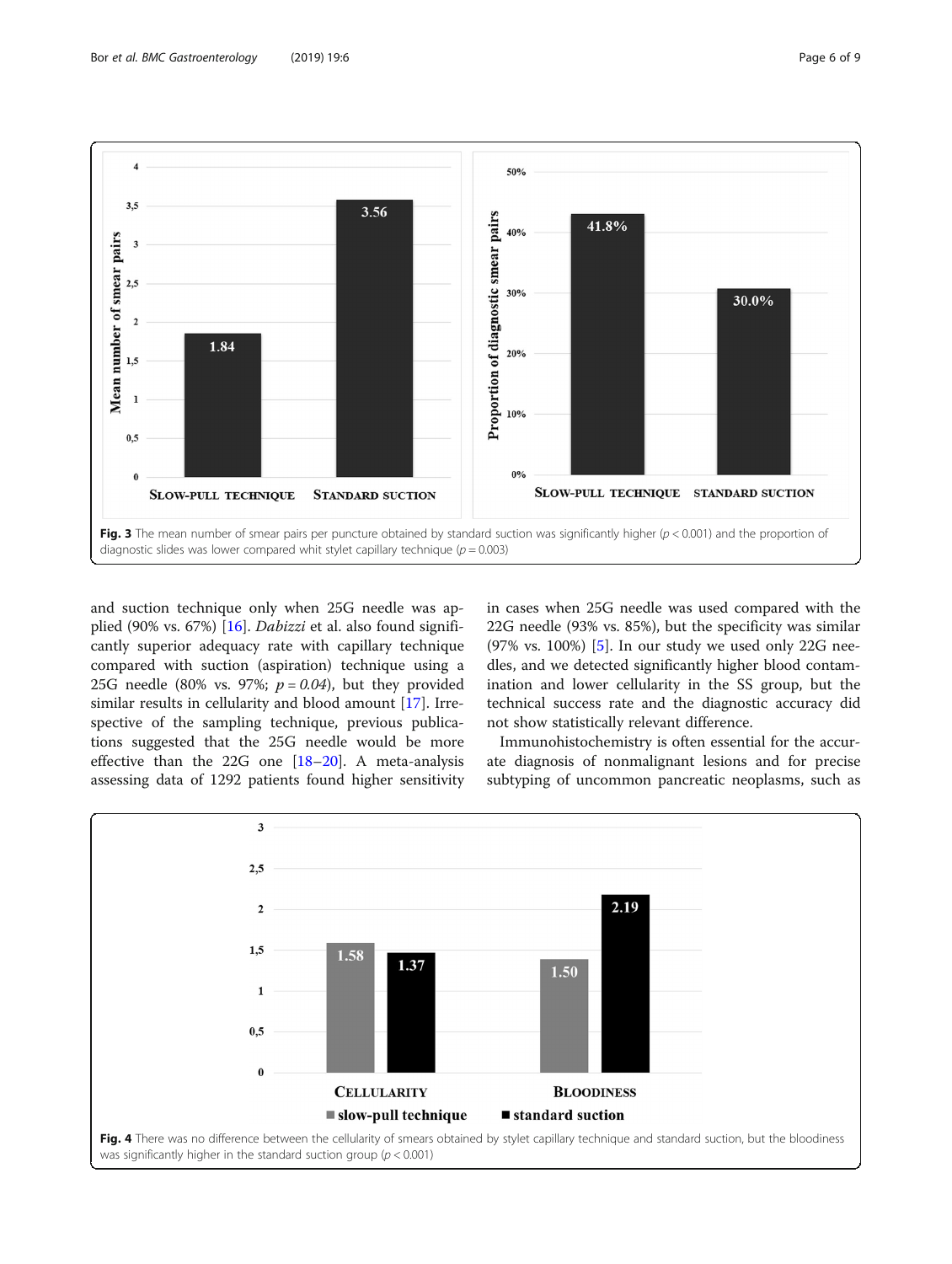<span id="page-6-0"></span>Table 5 Efficacy of EUS-FNA in the identification of pancreatic malignancy (NPV – negative predictive value; PPV – positive predictive value)

| Efficacy of Eus-FNA in the identification of pancreatic neoplasm |                                  |           |                  |  |  |
|------------------------------------------------------------------|----------------------------------|-----------|------------------|--|--|
|                                                                  | Independently from<br>the method | Slow-Pull | Standard suction |  |  |
| Sensitivity                                                      | 83.1%                            | 69.9%     | 73.5%            |  |  |
| Specificity                                                      | 100%                             | 100%      | 100%             |  |  |
| <b>NPV</b>                                                       | 39.1%                            | 26.5%     | 29%              |  |  |
| <b>PPV</b>                                                       | 100%                             | 100%      | 100%             |  |  |
| Accuracy                                                         | 84.8%                            | 72.8%     | 76.1%            |  |  |

mesenchymal, neuroendocrine, solid pseudopapillary tumors or metastases. Contrary to the conventional smears, which usually yield only limited material available for ancillary techniques, FFPE tissue blocks allow multiple sections to be cut from it allowing multiple immunostains. In our study, histological samples could be obtained in 65.2% of the cases with similar proportion in the SS and SP groups (50.0% vs. 53.3%). The distinction between tissue fragments and coagulum based on the macroscopic appearance was not possible in the majority of the cases; therefore, in most of nondiagnostic cases formalin fixed samples contained only red blood cells. The diagnostic accuracy of tissue samples was 66.7%, which is consistent with the results of previous publications [[21](#page-7-0)]. In a prospective study carried out by Kida et al. the tissue sampling rate for histology was 83% with a diagnostic accuracy of 85%, which was not influenced by the needle size (22G 58%; 25G: 56%). Despite the significantly higher sampling rate for cytology, the diagnostic accuracy of histology and cytology did not differ significantly from each other: they were 66 and 75% with the 22G needle vs. 73 and 60% with the 25G needle [\[22](#page-7-0)]. Park et al. concluded that combined analysis is more sensitive than cytology and histology alone (81.8% vs. 69.8% vs. 67.2%;  $p < 0.01$ ) [[23](#page-7-0)]. Hucl et al. showed that the average number of passes to obtain sufficient tissue is significantly lower when 22G ProCore needles were used compared with the standard 22G needles  $(1.2 \pm 0.5 \text{ vs. } 2.5 \pm 0.9; < 0.001)$  [\[24](#page-7-0)], but the diagnostic accuracy did not show relevant difference in the two groups [[25\]](#page-7-0). Vanbiervliet et al. confirmed these results, and additionally found that the overall sample quality was significantly better in case of standard 22G needle [[26\]](#page-7-0). Our previous experiences did not confirm the superiority of ProCore needles compared with the standard needles, therefore we used them only in case of suspicious autoimmune pancreatitis, neuroendocrine and stromal tumors.

The higher cost compared to transabdominal sampling is one of the important disadvantages of EUS-FNA. The price of the endoscopic ultrasound system and the needles in themselves are outstandingly high; the relatively high number of stained smears further increases the overall costs. The technique which reduces the number of samples without impairing the accuracy could make EUS-FNA sampling more cost-effective. Rapid on-site evaluation (ROSE) may be a good alternative. It could result up to 3.5–15% improvement in adequacy rates and accuracy of the cytological examination, and it could help to reduce the number of EUS-FNA passes and slides, which could further shorten the length of examination and pathological evaluation [[13](#page-7-0), [27](#page-7-0)–[29](#page-8-0)]. Fabbri et al. found that tissue samples obtained by Pro-Core needles could achieve comparable adequacy and diagnostic accuracy with rapid on-site evaluation (ROSE) [[30\]](#page-8-0), and it could be more cost-effective [\[31](#page-8-0)]. ROSE was not available during the study period in our department, and previously we did not experience better adequacy rates with ProCore needles. However, capillary technique resulted in significantly lower number of smears without any impairment in cellularity and diagnostic yield.

The complication rate of EUS-FNA is approximately 1%, and includes infection, bleeding, and acute pancreatitis [[7,](#page-7-0) [32](#page-8-0)]. In our study it was slightly higher (3.2%), but in two cases the elevation of serum amylase level was not accompanied by clinical symptoms of pancreatitis, and only one patient had mild, acute pancreatitis (1.1%). Based on these results, our study confirmed the safety of EUS-FNA sampling.

The relatively small number of enrolled cases was a major limiting factor. Not being a randomized controlled trial is another drawback of our study. The order of techniques was not randomized, SCT was performed first in all of the cases, which could possibly influence the smears' quality – this effect might have been avoided with randomization.

## Conclusion

This study revealed that SP is an effective method with an outstanding technical success rate and efficacy compared to SS in the EUS-FNA sampling of pancreatic lesions. Cellularity of smears and the rate of acquiring sufficient histological material are similar with SS; however, lower bloodiness of samples and decreased number of slide pairs may result in faster pathological diagnosis and more cost-effectiveness in case of SP. Thus, we recommend SP as the first sampling method of solid pancreatic lesions. It may further be supplemented by SS in case no tissue fragments could be obtained or when the macroscopic appearance of the samples suggests their inappropriateness for the diagnosis based on the consideration of the endosonographer.

Acknowledgements Not applicable.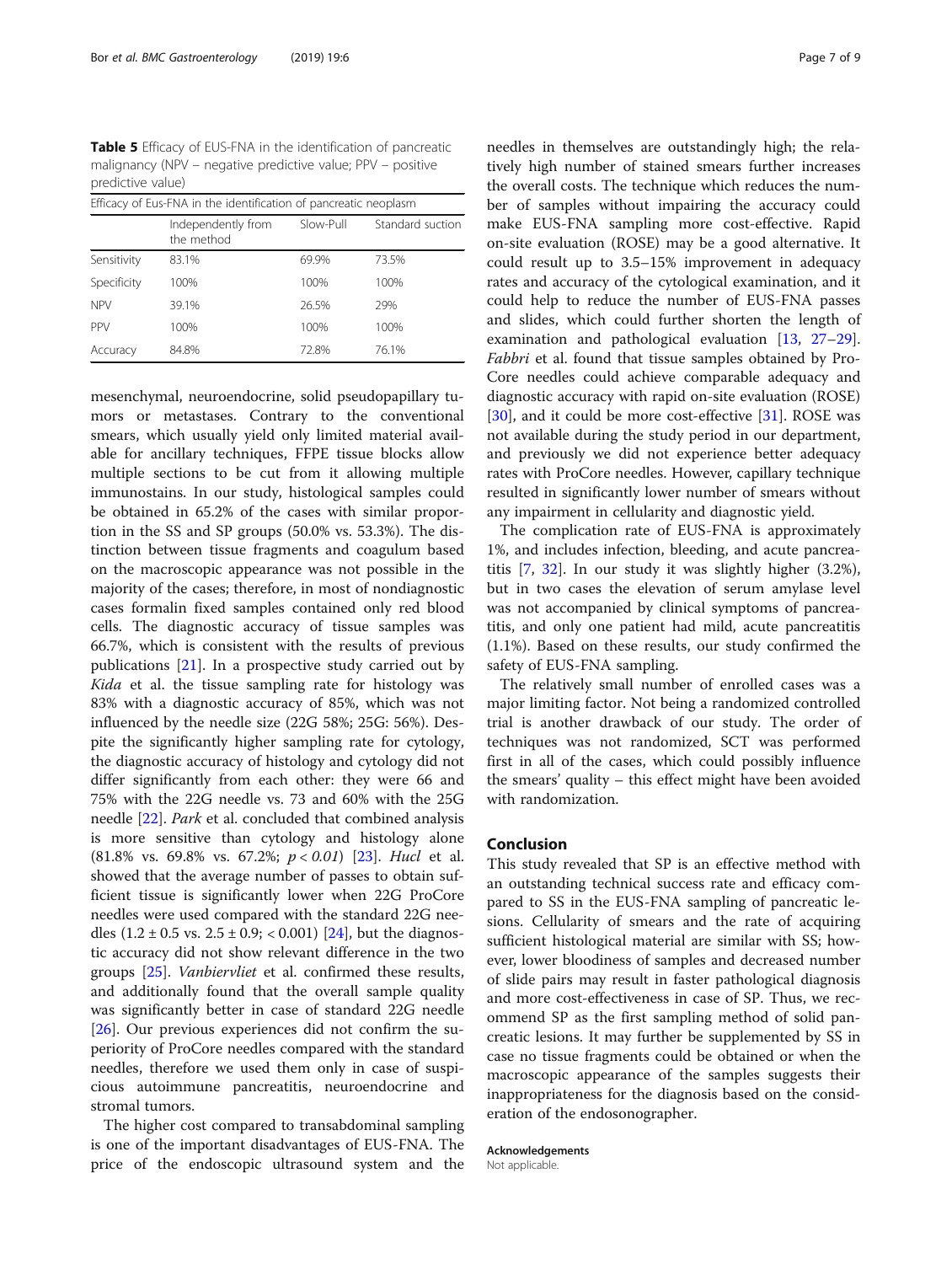## <span id="page-7-0"></span>Funding

There was no financial support for this research. The publication of article has been supported by University of Szeged Klebelsberg Library Open Access Publication Supporting System.

## Availability of data and material

The datasets used and/or analyzed during the current study are available from the corresponding author on reasonable request.

#### Authors' contributions

Conception and design: R.B., B.V., A.F., Z.Sz. Performing endoscopic examinations: Z.Sz., L.Cz. Cytological and histological analysis: B.V., S.H., L.T., L.K. Analysis and interpretation of the data: R.B., M.S., Á.M., M.R., A.B., K.F. Drafting of the article: R.B., B.V., Z.Sz. A.F. Critical revision of the article for important intellectual content: T.M., Z.Sz. All authors read and approved the final manuscript.

#### Ethics approval and consent to participate

The study was approved by the Regional and Institutional Human Medical Biological Research Ethics Committee of the University of Szeged (ethics approval number: 3679 SZTE). The study is carried out under the declaration of Helsinki. Written informed consent was obtained from all participating patients.

#### Consent for publication

Not applicable.

#### Competing interests

The authors declare that they have no competing interests.

## Publisher's Note

Springer Nature remains neutral with regard to jurisdictional claims in published maps and institutional affiliations.

## Author details

<sup>1</sup> First Department of Medicine, University of Szeged, Korányi Fasor 8-10, Szeged 6720, Hungary. <sup>2</sup>Department of Pathology, University of Szeged, Szeged, Hungary. <sup>3</sup>Department of Medical Physics and Informatics, University of Szeged, Szeged, Hungary.

## Received: 27 October 2017 Accepted: 10 December 2018 Published online: 09 January 2019

#### References

- 1. Ducreux M, Cuhna AS, Caramella C, Hollebecque A, Burtin P, Goéré D, et al. Cancer of the pancreas: ESMO clinical practice guidelines for diagnosis, treatment and follow-up. Ann Oncol. 2015;26(suppl 5):v56–68.
- 2. ASGE Standards of Practice Committee, Eloubeidi MA, Decker GA, Chandrasekhara V, Chathadi KV, Early DS, et al. The role of endoscopy in the evaluation and management of patients with solid pancreatic neoplasia. Gastrointest. Endoscopy 2016; 83(1):17–28.
- Karadsheh Z, Al-Haddad M. Endoscopic ultrasound guided fine needle tissue acquisition: where we stand in 2013? World J Gastroenterol. 2014; 20(9):2176–85.
- 4. Hewitt MJ, McPhail MJ, Possamai L, Dhar A, Vlavianos P, Monahan KJ. EUSguided FNA for diagnosis of solid pancreatic neoplasms: a meta-analysis. Gastrointest Endosc. 2012;75(2):319–31.
- 5. Madhoun MF, Wani SB, Rastogi A, Early D, Gaddam S, Tierney WM, et al. The diagnostic accuracy of 22-gauge and 25-gauge needles in endoscopic ultrasound-guided fine needle aspiration of solid pancreatic lesions: a metaanalysis. Endoscopy. 2013;45(2):86–92.
- 6. Weston BR, Bhutani MS. Optimizing diagnostic yield for EUS-guided sampling of solid pancreatic lesions: a technical review. Gastroenterol Hepatol. 2013;9(6):352–63.
- 7. Polkowski M, Larghi A, Weynand B, Boustière C, Giovannini M, Pujol B, et al. Learning, techniques, and complications of endoscopic ultrasound (EUS) guided sampling in gastroenterology: European Society of Gastrointestinal Endoscopy (ESGE) technical guideline. Endoscopy. 2012;44(2):190–206.
- 8. Polkowski M, Jenssen C, Kaye P, Carrara S, Deprez P, Gines A, et al. Technical aspects of endoscopic ultrasound (EUS)-guided sampling in

gastroenterology: European Society of Gastrointestinal Endoscopy (ESGE) technical guideline – march 2017. Endoscopy. 2017;49(10):989–1006.

- 9. El Haddad R, Barret M, Beuvon F, Grabar S, Leblanc S, Terris B, et al. The slow-pull capillary technique increases the quality of endoscopic ultrasound fine needle biopsy samples in solid pancreatic lesions. Eur J Gastroenterol Hepatol. 2016;28(8):911–6.
- 10. Puri R, Vilmann P, Săftoiu A, Skov BG, Linnemann D, Hassan H, et al. Randomized controlled trial of endoscopic ultrasound-guided fine-needle sampling with or without suction for better cytological diagnosis. Scand J Gastroenterol. 2009;44(4):499–504.
- 11. Wallace MB, Kennedy T, Durkalski V, Eloubeidi MA, Etamad R, Matsuda K, et al. Randomized controlled trial of EUS-guided fine needle aspiration techniques for the detection of malignant lymphadenopathy. Gastrointest Endosc. 2001;54(4):441–7.
- 12. Bishop Pitman M, Layfield LJ. The Papanicolaou Society of Cytopathology System for Reporting Pancreaticobiliary cytology: definitions, criteria and explanatory notes. C: Springer; 2015.
- 13. Touchefeu Y, Le Rhun M, Coron E, Alamdari A, Heymann MF, Mosnier JF, et al. Endoscopic ultrasound-guided fine-needle aspiration for the diagnosis of solid pancreatic masses: the impact on patient-management strategy. Aliment Pharmacol Ther. 2009;30(10):1070–7.
- 14. Kin T, Katanuma A, Yane K, Takahashi K, Osanai M, Takaki R, et al. Diagnostic ability of EUS-FNA for pancreatic solid lesions with conventional 22-gauge needle using the slow pull technique: a prospective study. Scand J Gastroenterol. 2015;50(7):900–7.
- 15. Lee JK, Choi JH, Lee KH, Kim KM, Shin JU, Lee JK, et al. A prospective, comparative trial to optimize sampling techniques in EUS-guided FNA of solid pancreatic masses. Gastrointest Endosc. 2013;77(5):745–51.
- 16. Nakai Y, Isayama H, Chang KJ, Yamamoto N, Hamada T, Uchino R, et al. Slow pull versus suction in endoscopic ultrasound-guided fine-needle aspiration of pancreatic solid masses. Dig Dis Sci. 2014;59(7):1578–85.
- 17. Dabizzi E, Petrone M, Toffolo F, Doglioni C, Testoni S, et al. Traini M1Comparison of capillary versus aspiration technique in endoscopic ultrasound-guided fine-needle aspiration: a preliminary report. Endosc ultrasound. 2014;3(Suppl 1):S7–8.
- 18. Camellini L, Carlinfante G, Azzolini F, Iori V, Cavina M, Sereni G, et al. A randomized clinical trial comparing 22G and 25G needles in endoscopic ultrasound-guided fine-needle aspiration of solid lesions. Endoscopy. 2011; 43(8):709–15.
- 19. Yusuf TE, Ho S, Pavey DA, Michael H, Gress FG. Retrospective analysis of the utility of endoscopic ultrasound-guided fine-needle aspiration (EUS-FNA) in pancreatic masses, using a 22-gauge or 25-gauge needle system: a multicenter experience. Endoscopy. 2009;41(5):445–8.
- 20. Lee JH, Stewart J, Ross WA, Anandasabapathy S, Xiao L, Staerkel G. Blinded prospective comparison of the performance of 22-gauge and 25-gauge needles in endoscopic ultrasound-guided fine needle aspiration of the pancreas and peri-pancreatic lesions. Dig Dis Sci. 2009;54(10):2274–81.
- 21. Iglesias-Garcia J, Dominguez-Munoz E, Lozano-Leon A, Abdulkader I, Larino-Noia J, Antunez J, et al. Impact of endoscopic ultrasound-guided fine needle biopsy for diagnosis of pancreatic masses. World J Gastroenterol. 2007;13(2):289–93.
- 22. Kida M, Araki M, Miyazawa S, Ikeda H, Takezawa M, Kikuchi H, et al. Comparison of diagnostic accuracy of endoscopic ultrasound-guided fineneedle aspiration with 22- and 25-gauge needles in the same patients. J Interv Gastroenterol. 2011;1(3):102–7.
- 23. Park JK, Kang KJ, Oh CR, Lee JK, Lee KT, Jang KT, et al. Evaluating the minimal specimens from endoscopic ultrasound-guided fine-needle aspiration in pancreatic masses. Medicine (Baltimore). 2016;95(21):e3740.
- 24. Hucl T, Wee E, Anuradha S, Gupta R, Ramchandani M, Rakesh K, et al. Feasibility and efficiency of a new 22G core needle: a prospective comparison study. Endoscopy. 2013;45(10):792–8.
- 25. Lee YN, Moon JH, Kim HK, Choi HJ, Choi MH, Kim DC, et al. Core biopsy needle versus standard aspiration needle for endoscopic ultrasound-guided sampling of solid pancreatic masses: a randomized parallel-group study. Endoscopy. 2014;46(12):1056–62.
- 26. Vanbiervliet G, Napoléon B, Saint Paul MC, Sakarovitch C, Wangermez M, Bichard P, et al. Core needle versus standard needle for endoscopic ultrasound-guided biopsy of solid pancreatic masses: a randomized crossover study. Endoscopy. 2014;46(12):1063–70.
- 27. Matynia AP, Schmidt RL, Barraza G, Layfield LJ, Siddiqui AA, Adler DG. Impact of rapid on-site evaluation on the adequacy of endoscopic-